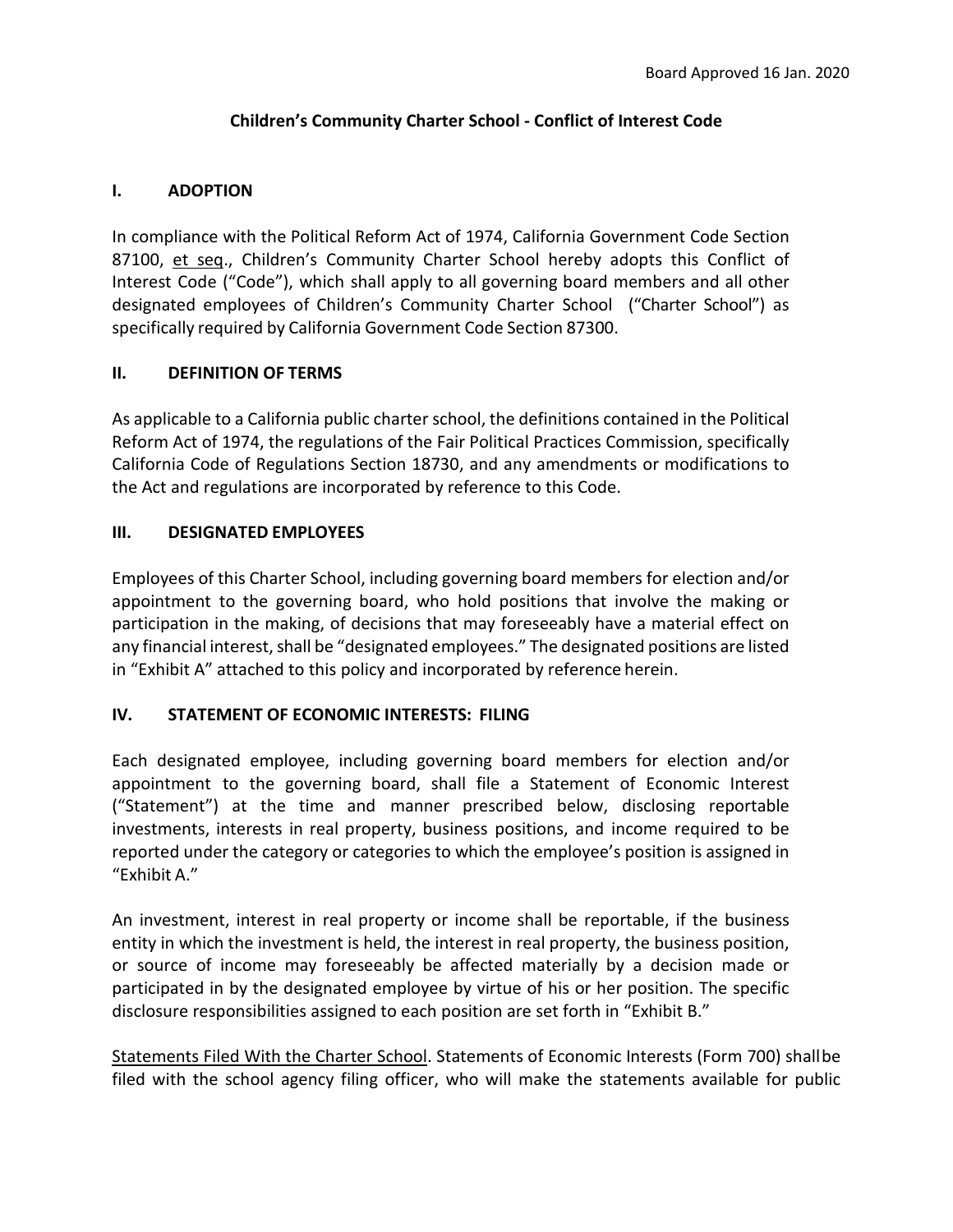inspection and reproduction. Copies of all statements will be retained by the Charter School.

## **V. DISQUALIFICATION**

No designated employee shall make, participate in making, or try to use his/her official position to influence any Charter School decision which he/she knows or has reason to know will have a reasonably foreseeable material financial effect, distinguishable from its effect on the public generally, on the official or a member of his or her immediate family.

### **VI. MANNER OF DISQUALIFICATION**

### **Non-Governing Board Member Designated Employees**

When a non-Governing Board member designated employee determines that he/she should not make a decision because of a disqualifying interest, he/she should submit a written disclosure of the disqualifying interest to his/her immediate supervisor. The supervisor shall immediately reassign the matter to another employee and shall forward the disclosure notice to the Principal, who shall record the employee's disqualification. In the case of a designated employee who is head of an agency, this determination and disclosure shall be made in writing to his/her appointing authority.

### **Governing Board Member Designated Employees**

The Charter School shall not enter into a contract or transaction in which a director directly or indirectly has a material financial interest (nor shall the Charter School enter into any contract or transaction with any other corporation, firm, association, or other entity in which one or more of the Charter School's directors are directors and have a material financial interest).

Notwithstanding the foregoing or Government Code Section 1090, *et seq.,* a Charter School employee shall not be disqualified from serving as a Board member due to their status as an employee. A charter school employee who sits on that charter school's Board of Directors shall abstain from voting on, influencing, or attempting to influence another Board member regarding all matters uniquely affecting that member's employment.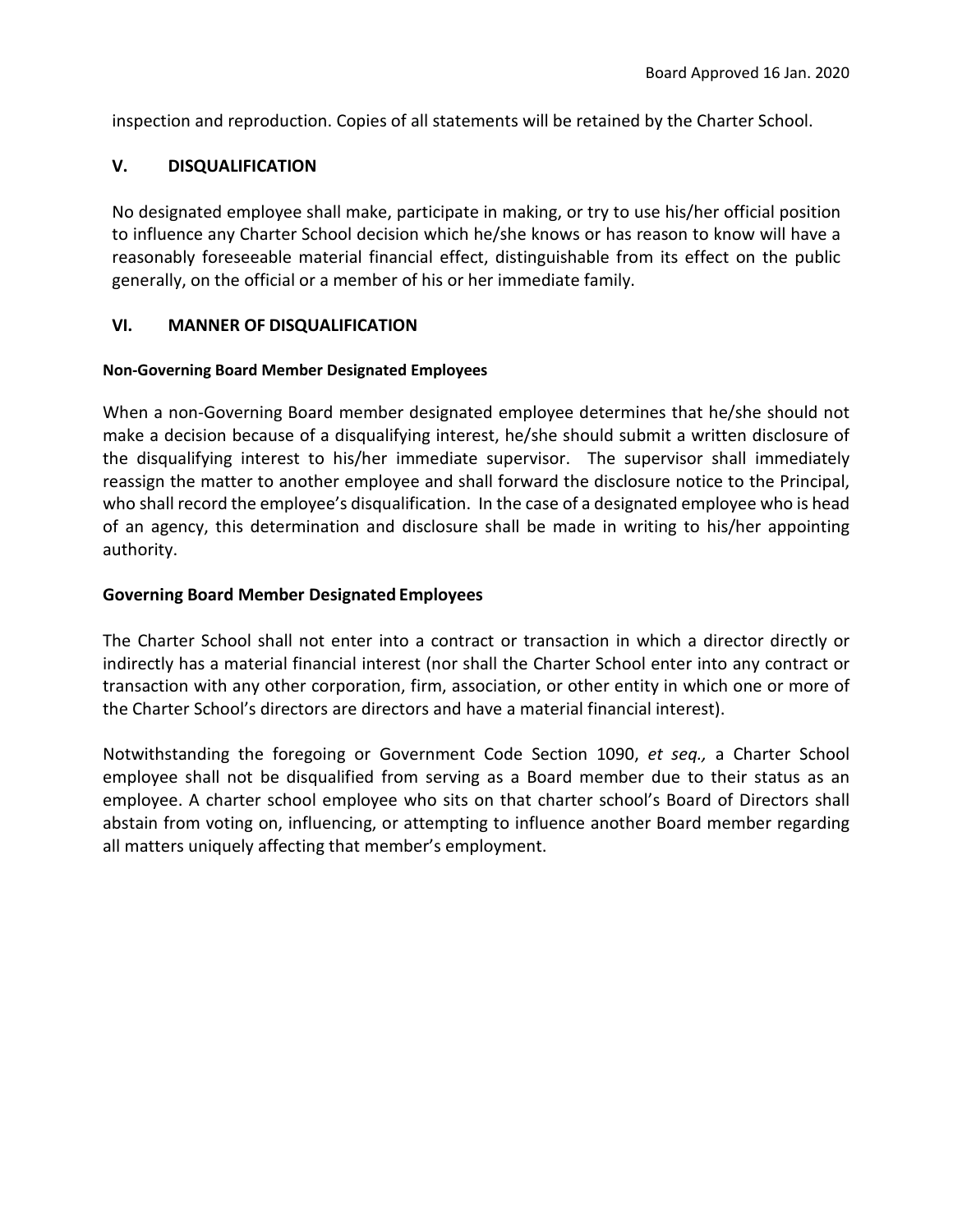### **EXHIBIT A**

#### Designated Positions

- I. Persons occupying the following positions are designated employees and must disclose financial interests in all categories defined in "Exhibit B" (i.e., categories 1, 2, and3).
	- A. Members of the Governing Board and their alternates (ifapplicable)
	- B. Principal
	- C. Office Manager
	- D. Director of Maintenance
	- $E.$  Consultants<sup>[11](#page-2-0)</sup>
- II. Persons occupying the following positions are designated employees and must disclose financial interests defined in Categories 2 and 3 of "ExhibitB."
	- A. Contractor.

<span id="page-2-0"></span> $1$  The Charter School Principal may determine, in writing, that a particular consultant, although a "designated position," is hired to perform a range of duties that is limited in scope and thus not required to fully comply with the disclosure requirements in this section. Such written determination shall include a description of the consultant's duties and, based upon that description, a statement of the extent of disclosure requirements. The Charter School Principal's determination is a public record and shall be retained for public inspection in the same manner and location of interest code.